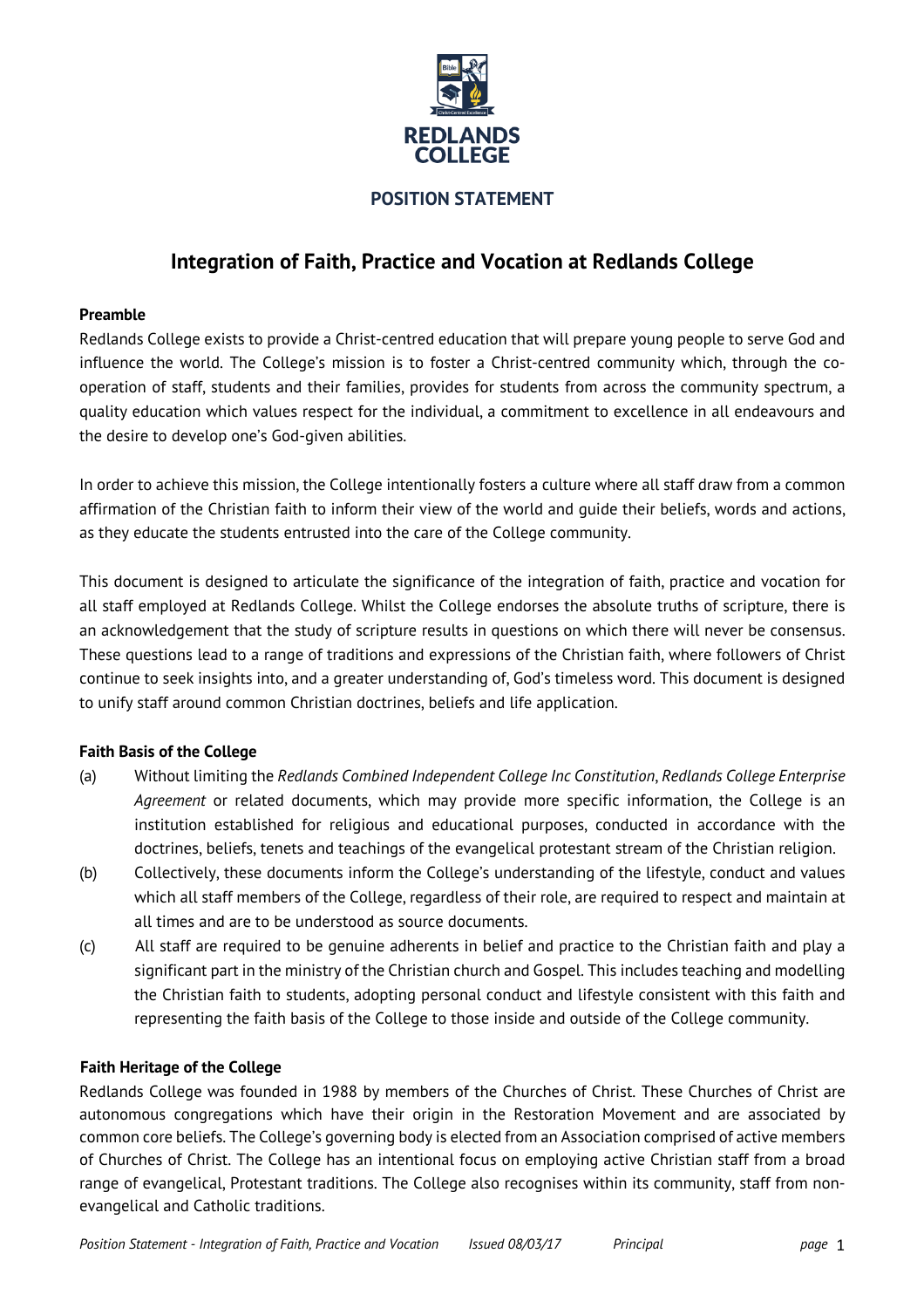The College draws its spiritual and governance oversight from the doctrines, beliefs, tenets and teachings of the Churches of Christ. These include, but are not limited to:

- (a) Desire for Christian Unity: The wider Christian community is united by faith in Jesus as the son of God, Lord and Saviour.
- (b) Commitment to Evangelism and Mission: Active participation in God's mission of redemption.
- (c) Emphasis on the centrality of scripture: The inspired Word of God is entirely trustworthy for the purposes for which God inspired it.
- (d) Believers' Baptism: A one-time faith response to acceptance of Christ as Saviour and a pledge of devotion to God.
- (e) Weekly Communion: The bread and cup are a weekly reminder of Christ's complete love, His sacrifice on the cross, His victory over death and His imminent return when all will be resurrected and judged.
- (f) Congregational autonomy: Each local congregation is responsible for their own teaching and leadership.
- (g) Lay Leadership: The belief in the priesthood of all believers encourages members to participate in all aspects of the church life and leadership.
- (h) Discipleship: Jesus calls his followers to be transformed into His image and likeness.
- (i) Holy Spirit: The living indwelling presence in believers with a primary role of spiritual transformation and intercession.
- (j) Acapella worship: An appreciation of the heritage of non-instrumental worship.

All staff are encouraged to develop an awareness of the traditions which form the faith heritage of Redlands College, however staff are not required to subscribe to these traditions. The "Affirmation of Faith" outlines the key tenets and beliefs which all staff are required to endorse and subscribe to.

# **Affirmation of Faith**

- (a) God: We believe in the existence of one loving God who is the source of all creation, in whom there are three equal divine persons, existing in an intimacy of unity, revealed as the Father, the Son and the Holy Spirit. God has created us to find our eternal destiny in relationship with Him.
- (b) Jesus: We believe that the Lord Jesus Christ is the eternally existing, only begotten son of the Father, who became flesh and dwelt among us.
- (c) Holy Spirit: We believe the Holy Spirit convicts humanity of sin, creating faith within them to confess Christ as Lord, leading to repentance and baptism into Christ. It is the indwelling Spirit who bestows the Gifts of the Spirit and manifests the Fruit of the Spirit in the believer.
- (d) The Bible: We believe that the Bible is our inspired source for learning both about God and godly living. As God's servants, our role is to communicate the principles of Scripture to a fallen world in a relevant way.
- (e) Humanity: We believe that human sin is rebellion against God that separates us from Him. As a result, man is incapable of regaining a right relationship with God through his own effort.
- (f) Salvation: We believe that salvation is the free gift of God that has been made available to all as a result of Jesus' death on the cross. Salvation is available to all who put their trust in Christ as Saviour.
- (g) Communion: We believe the Bread and the Cup remind us of Christ's complete love for us, His sacrifice on the cross and is a memorial and proclamation of the Lord's death until He returns.
- (h) Worship: We believe God's desire is that worship be our genuine, passionate, and Spirit-filled response to Him.
- (i) Prayer: We believe prayer is essential to our spiritual and physical strength, both as individuals and as the Church. We believe nothing is impossible with God and He wants us to ask all things in faith and trust.